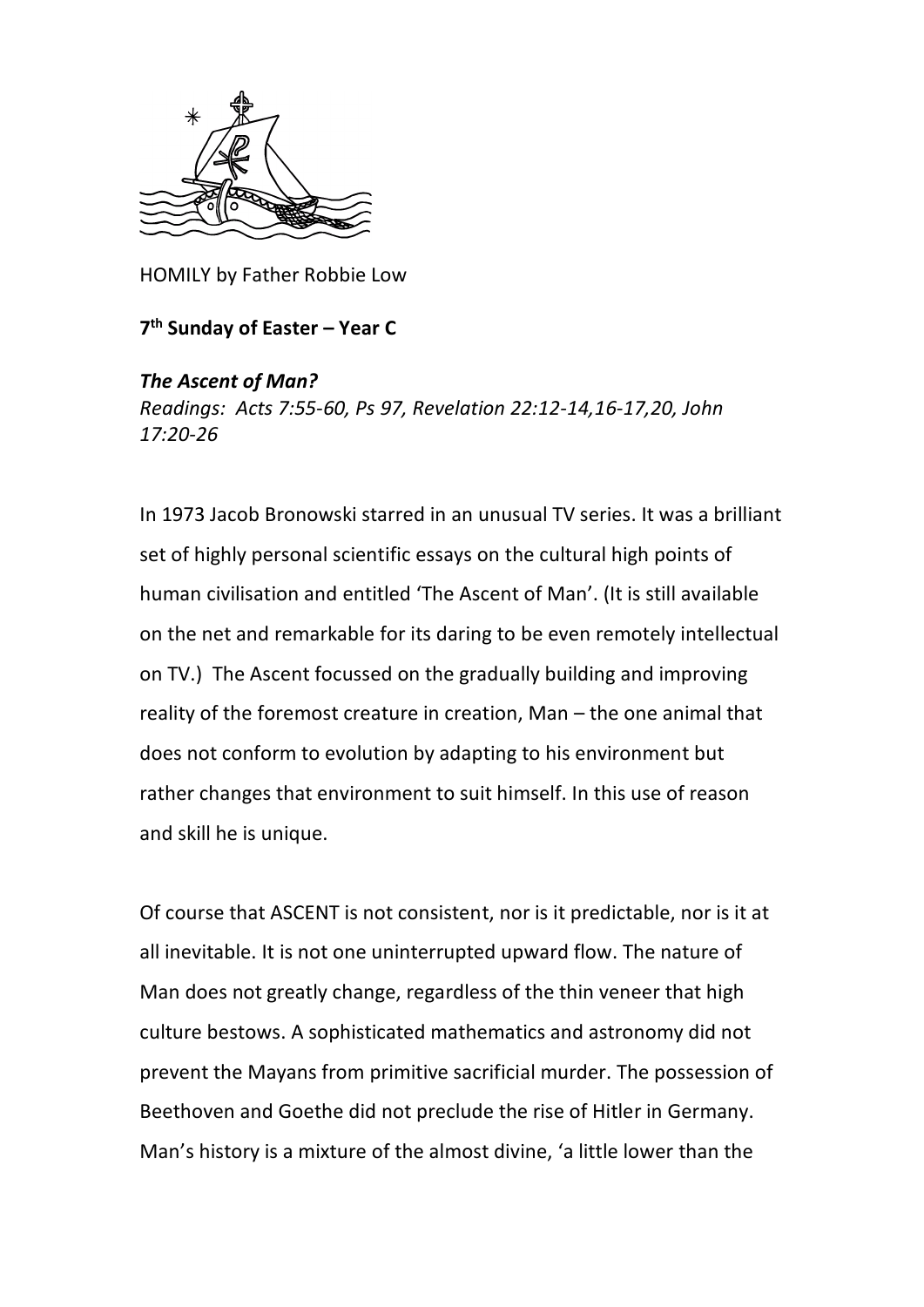angels', and the positively satanic. The constant alone is the fallenness of Man and the hope of his redemption. It has been both touching and alarming to hear my contemporaries say, for example of the current conflict in Ukraine, 'How can this be in the  $21<sup>st</sup>$  century ?', as if something had fundamentally altered in the state of Man. While President Biden is bleating about the wickedness of Vlad the Bad killing Ukrainians, he himself is ramping up the murder count of his own country's unborn children with undisguised enthusiasm. Civilised, we are not.

We are merely self-deceiving in our arrogance. We like to think well of ourselves. Even more significantly we like other people to think well of us –even on a trivial level. A trivial example……

On the recent pilgrimage one of our charges, an autistic boy of sixteen, with a forensic mind and a very dry wit, had been asking our group leader very personal questions. When he had debriefed her, he turned to me. First question: 'How old are you Fr Robbie?' I tried to pull that stunt that a lot of old people do? 'How old do you think?' This is said in the hope that the questioner will come back and say 60 or, at worst, 65 and I can then say 72 and allow the desired compliments to flow. He looked at me unwaveringly and considered…. 'EIGHTY', he replied. It was no more than I deserved and, as I was having a good day, I dread to think what he would have guessed if he saw me in the days after the pilgrimage when my once reliable 'bounce-back' may have been operating in eternity but certainly not in the present. It reminded, and with great hilarity, how easily our vanity is unmasked.